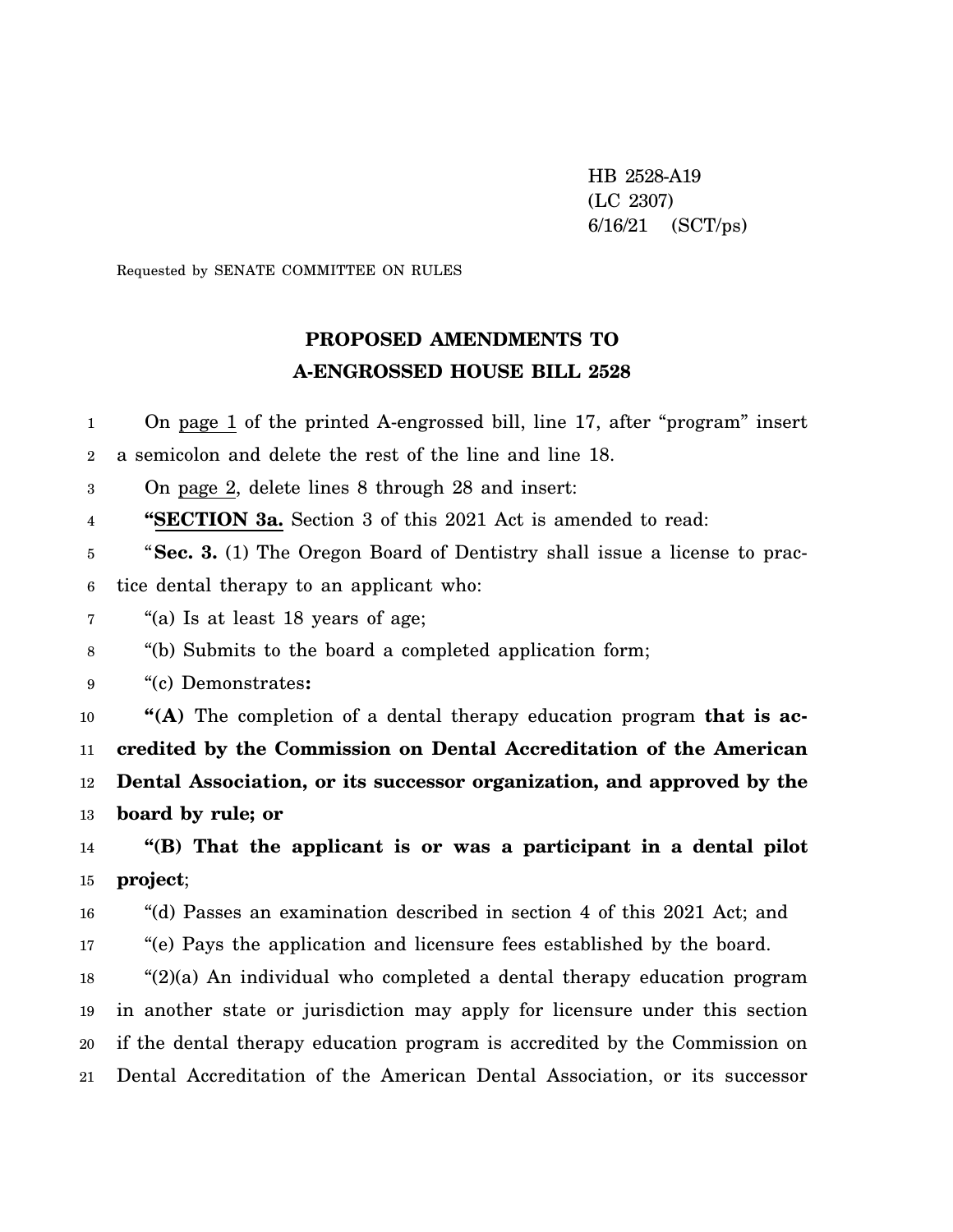1 organization.

2 3 4 "(b) The board shall determine whether the training and education of an applicant described in this subsection is sufficient to meet the requirements of subsection (1) of this section.

5 6 7 8 9 10 "(3) If an applicant holds a current or expired authorization to practice dental therapy issued by another state, the federal government or a tribal authority, the applicant shall include with the application a copy of the authorization and an affidavit from the dental regulatory body of the other jurisdiction that demonstrates the applicant was authorized to practice dental therapy in that jurisdiction.".

11 On page 5, after line 30, insert:

12 13 14 15 16 "(2) In addition to the information described in subsection (1) of this section, a collaborative agreement must include a provision that requires the dental therapist to consult with a dentist if the dental therapist intends to perform an irreversible surgical procedure under general supervision on a patient who has a severe systemic disease.".

17 In line 31, delete " $(2)$ " and insert " $(3)$ ".

18 In line 36, delete " $(3)$ " and insert " $(4)$ ".

19 In line 39, delete " $(4)$ " and insert " $(5)$ ".

20 In line 41, delete " $(5)(a)$ " and insert " $(6)(a)$ ".

21 On page 6, line 1, delete " $(6)(a)$ " and insert " $(7)(a)$ ".

22 23 In line 24, delete "teeth" and insert "anterior teeth and coronal remnants of any primary teeth".

24 In line 29, delete "and direct".

25 On page 7, line 5, after "of" delete the rest of the line and insert ":

26 "(A) Erupted posterior primary teeth; and

27 28 29 "(B) Permanent teeth that have horizontal movement of greater than two millimeters or vertical movement and that have at least 50 percent periodontal bone loss;".

30 Delete line 6.

## HB 2528-A19 6/16/21 Proposed Amendments to A-Eng. HB 2528 Page 2